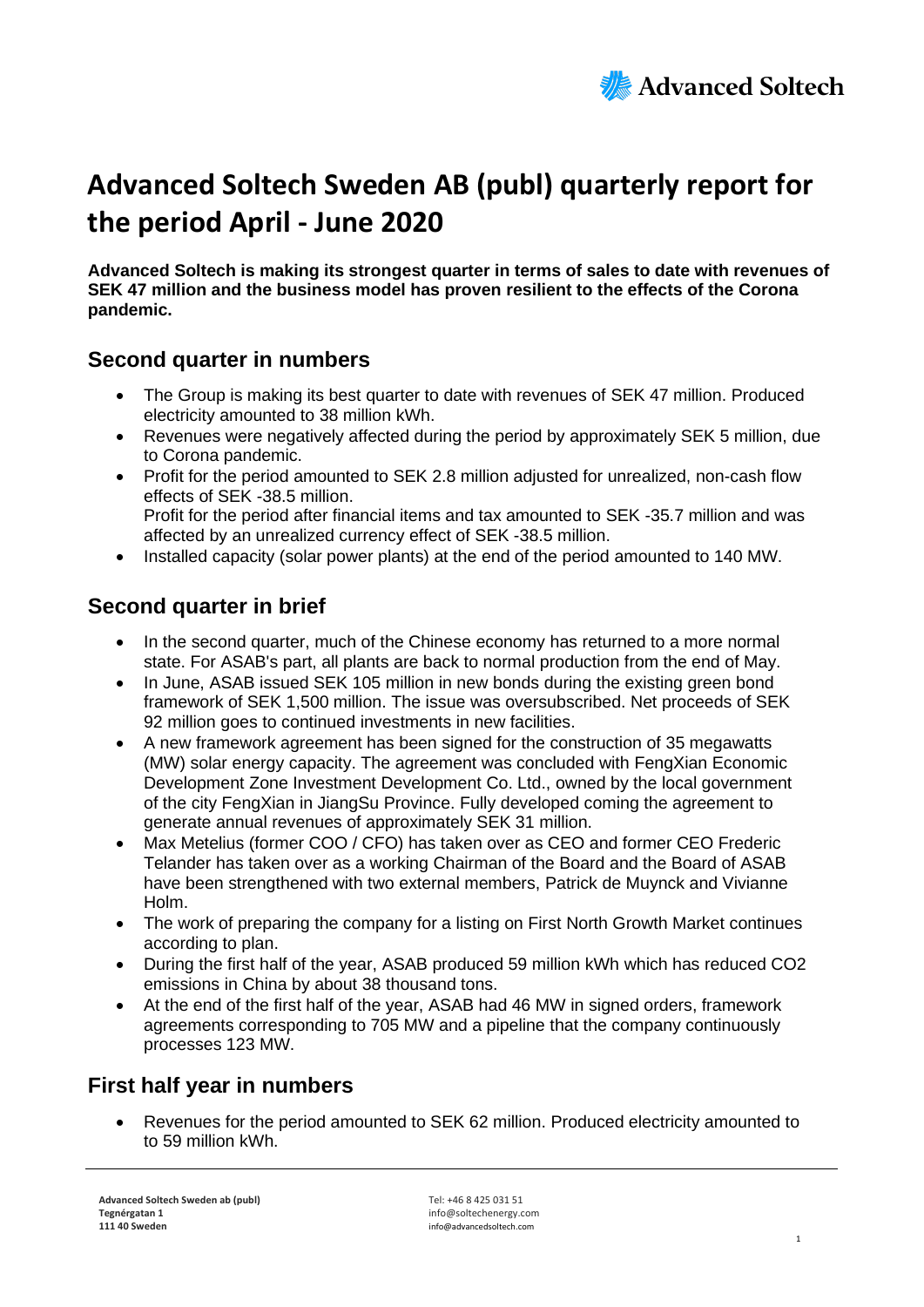

- Revenues were negatively affected during the period by approximately SEK 10.5 million, due to the Corona pandemic.
- Profit for the period amounted to SEK -22.2 million adjusted for unrealized, non-cash flowaffecting currency effects of SEK -5.3 million.
- Profit for the period after financial items and tax amounted to to SEK -27.5 million.

# **Significant events after the reporting period**

- In August, Lars Höst took over as CFO and thus replaces Max Metelius.
- ASAB has signed its second largest order to date, a solar power plant of 11 MW which is estimated to generate annual revenues of approximately SEK 6.1 million, or approximately SEK 122 million under the agreement 20-year term.
- At the time of writing, ASAB has 143 MW of installed solar power plants.

# **CEO comment**

Our operations in China are functioning as usual again after the outbreak of the Corona pandemic. Our existing facilities are currently fully productive again and the demand for our offer is very strong.

The NDRC has decided to reduce prices by 5% from February to the end of the year. Compared with the development of freely traded energy, such as oil or many electricity markets, the decline is modest and manageable. We maintain our long-term assessment that increased demand for electricity and a conversion pressure towards green energy will provide support for electricity prices.

Revenues for the quarter amounted to SEK 47 million, which is our strongest quarter ever. The distribution between sales to customers and to the network is also normalized, while the proportion of subsidies is higher than usual thanks to two major payments of subsidies from local authorities that the company received in April and May.

Our largest cost item is interest, excluding expense recognition on borrowing costs, of SEK 25 million. Reducing the cost of capital is a priority workflow because it has a major impact on our results.

The Swedish krona has been very volatile and for the second quarter the Company suffered an unrealized currency loss of just over SEK 38 million, and for the half-year the corresponding currency loss is just over SEK 5 million. Our currency exposure is significant, and the Company will during the autumn evaluate the risk and work out a plan for how the currency risk is to be managed.

As financing has lagged behind our plan due to the Corona pandemic, we have been careful about signing new contracts, but through our latest bond issue of SEK 105 million, we can work with this for full machine again with new signing of orders and construction of new facilities. It is gratifying to see that our business model is coping with this crisis very well.

The company has continued its efforts to improve the conditions for better financing conditions. We are now working on continued preparations for a listing together with Carnegie and DNB at the same time as we evaluate the possibilities of finding capital for our short-term financing in a good way.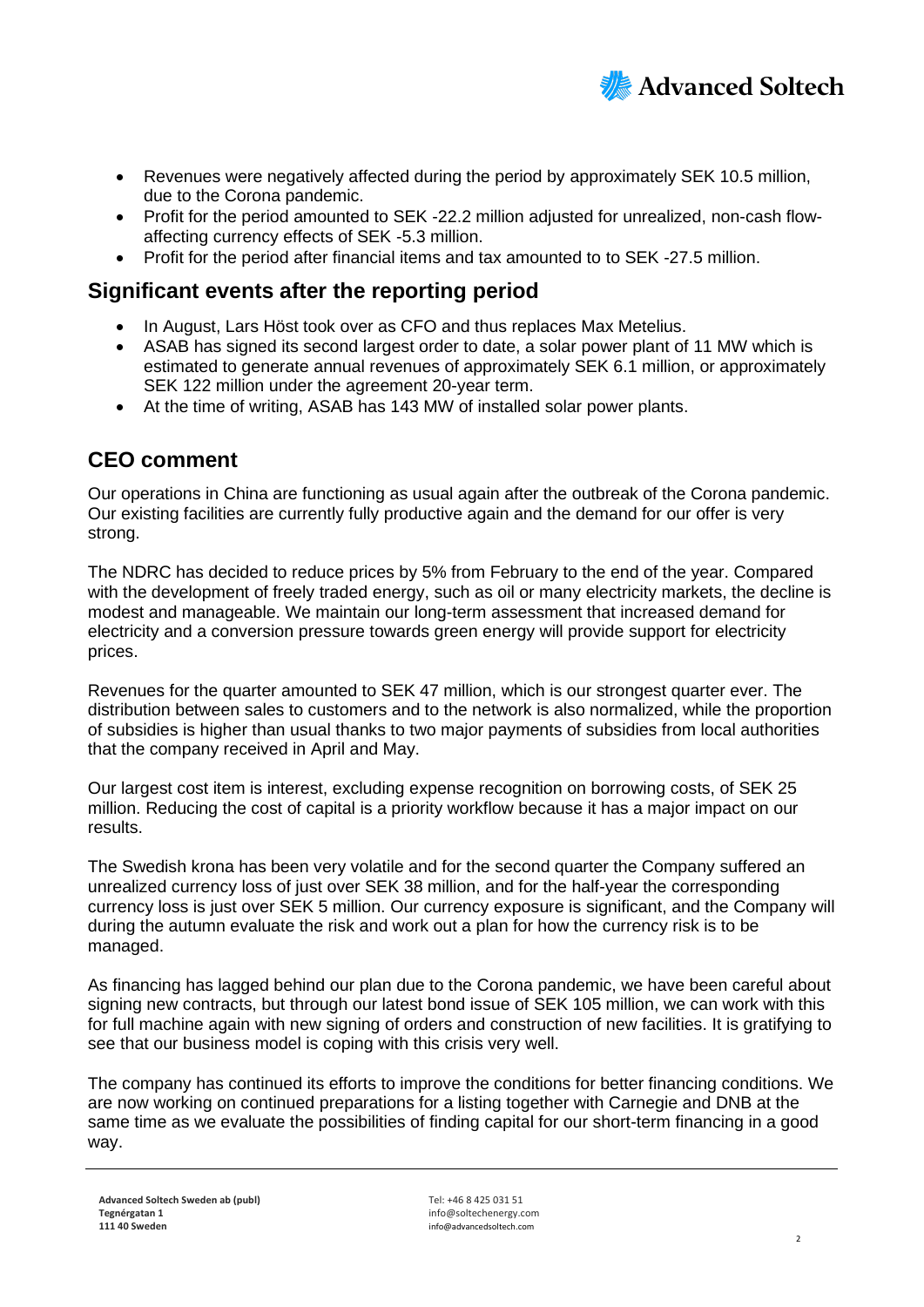

As a step in the improvement work, we made changes to strengthen the management. Frederic Telander (former CEO) has taken over as Chairman of the Board and Max Metelius (former COO / CFO) has taken over as CEO. In addition, we have hired Lars Höst (former CFO at Ortivus AB) as CFO. In China, a recruitment process is underway to employ a key position within our finance function. The Board has been strengthened with two external members, Vivianne Holm and Patrick de Muynck with backgrounds and knowledge that create great value for the Company in its continued growth journey.

China and the rest of the world continue to grapple with the challenges posed by the Corona pandemic in terms of weaker and less predictable economic growth, but we do not see it directly affecting our business. The deterioration relationship between US and China has no direct bearing on us, but we avoid having USD exposure in any part of the business in order not to expose ourselves to risk if there were to be sanctions. We experience continued support from authorities in China for our operations and believe that this will continue to be the case as continued expanded solar energy is in the interests of both China and the rest of the world.

| <b>Financial reports for ASAB Group</b> |  |  |
|-----------------------------------------|--|--|
|-----------------------------------------|--|--|

| <b>Income Statement*</b>                    | <b>ASAB Group</b> | <b>ASAB Group</b> |
|---------------------------------------------|-------------------|-------------------|
| (SEK 000')                                  | Q2 2020           | H1 2020           |
| Revenue                                     | 26 28 6           | 36 738            |
| Other operating income                      | 20 673            | 25 234            |
| <b>Total income</b>                         | 46 959            | 61 972            |
|                                             |                   |                   |
| <b>Operating expenses</b>                   |                   |                   |
| Other external expenses                     | $-4566$           | $-5.199$          |
| Personnel expenses                          | $-1436$           | $-2753$           |
| Depreciation                                | $-9.378$          | $-19081$          |
| Other operating expenses                    | 0                 | $\Omega$          |
| <b>Operating profit</b>                     | 31 590            | 34 938            |
|                                             |                   |                   |
| <b>Result from financial investments</b>    |                   |                   |
| Interest income and similar income items    | 1 7 1 3           | 1 777             |
| Interest expenses and similar income items  | $-30,462$         | $-58922$          |
| Currency gains and losses                   | $-38494$          | $-5278$           |
| <b>Profit after financial items</b>         | $-35653$          | $-27485$          |
| Tax                                         |                   |                   |
| The result of the period                    | $-35653$          | $-27485$          |
| Attributable to the parent company's owners | $-35306$          | $-27205$          |
| Minority interest                           | $-347$            | $-280$            |

**Tegnérgatan 1** info@soltechenergy.com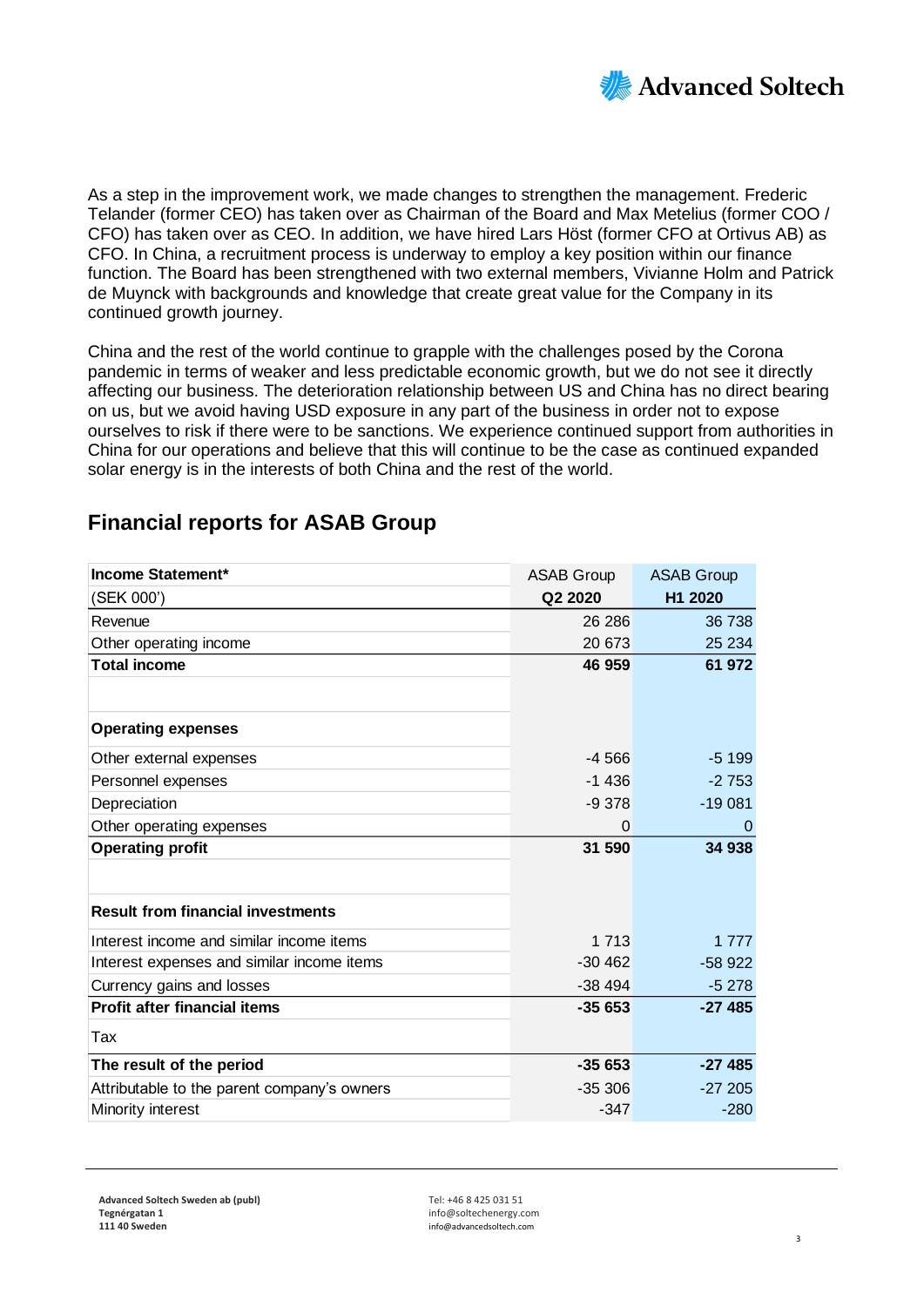

| <b>Balance sheet*</b>                | <b>ASAB Group</b> | <b>ASAB Group</b> |  |
|--------------------------------------|-------------------|-------------------|--|
| (SEK 000')                           | 2020-03-31        | 2020-06-30        |  |
|                                      |                   |                   |  |
| <b>ASSETS</b>                        |                   |                   |  |
| <b>Fixed assets</b>                  |                   |                   |  |
| Intangible assets                    | 64 273            | 44 914            |  |
| <b>Total intangible fixed assets</b> | 64 273            | 44 914            |  |
|                                      |                   |                   |  |
| <b>Tangible fixed assets</b>         |                   |                   |  |
| Solar power plants                   | 985 287           | 918 674           |  |
| <b>Total tangible fixed assets</b>   | 985 287           | 918 674           |  |
|                                      |                   |                   |  |
| <b>Financial assets</b>              |                   |                   |  |
| Other long-term receivables          | 93 253            | 93 809            |  |
| Deferred tax assets                  | 9883              | 9 1 9 5           |  |
| <b>Total financial fixed assets</b>  | 103 136           | 103 004           |  |
| <b>Total fixed assets</b>            | 1 152 697         | 1 066 592         |  |
|                                      |                   |                   |  |
| <b>Current assets</b>                |                   |                   |  |
| <b>Inventories</b>                   |                   |                   |  |
| Advances to suppliers                | 9634              | 8611              |  |
| <b>Total inventory</b>               | 9634              | 8611              |  |
|                                      |                   |                   |  |
| <b>Receivables</b>                   |                   |                   |  |
| Accounts receivable                  | 24 451            | 31 2 28           |  |
| Tax receivables                      | 467               | 345               |  |
| Other receivables                    | 25 778            | 31 331            |  |
| Prepayments and accrued income       | 247               | 131               |  |
| Sum of current receivables           | 55 199            | 63 035            |  |
|                                      |                   |                   |  |
| <b>Cash and bank balances</b>        |                   |                   |  |
| Cash and bank balances               | 13 661            | 74 241            |  |
| <b>Total cash and bank balances</b>  | 13 661            | 74 241            |  |
| <b>Total current assets</b>          | 78 494            | 145 886           |  |
|                                      |                   |                   |  |
| <b>TOTAL ASSETS</b>                  | 1 231 191         | 1 212 478         |  |

**Sweden ab (publ)** Tel: +46 8 425 031 51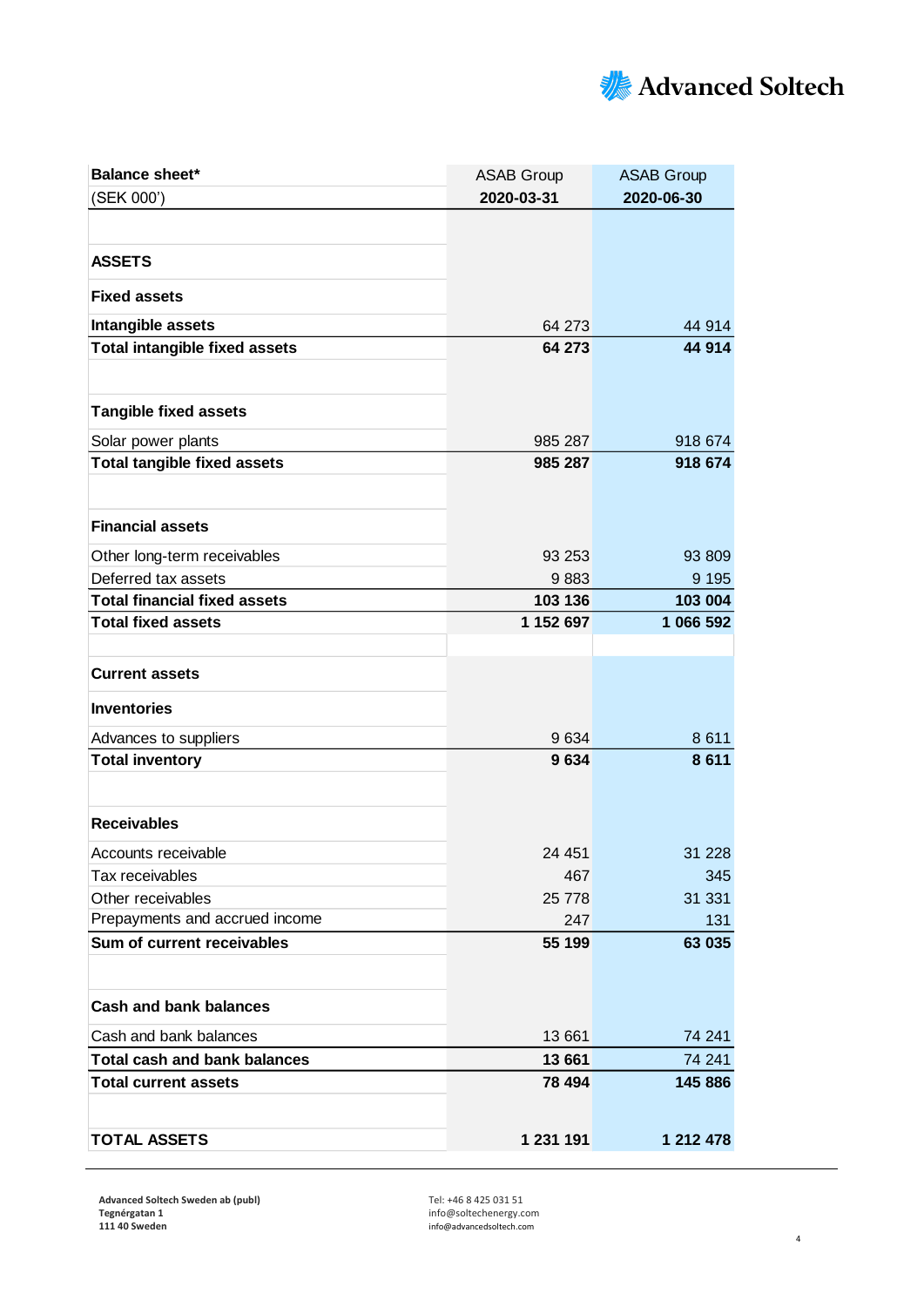

| <b>Balance sheet*</b>               | <b>ASAB Group</b> | <b>ASAB Group</b> |  |
|-------------------------------------|-------------------|-------------------|--|
| (SEK 000')                          | 2020-03-31        | 2020-06-30        |  |
|                                     |                   |                   |  |
| <b>EQUITY AND LIABILITIES</b>       |                   |                   |  |
| <b>Equity</b>                       |                   |                   |  |
| Share capital                       | 4 200             | 4 200             |  |
| Additional paid in capital          | 206 508           | 206 399           |  |
| Comprehensive income and other      | 2 4 2 7           | $-78583$          |  |
| Equity related to:                  |                   |                   |  |
| Parent company's owner              | 207 039           | 125 763           |  |
| Minority interest in equity         | 6 0 9 6           | 6 2 5 4           |  |
| <b>Total equity</b>                 | 213 134           | 132 016           |  |
|                                     |                   |                   |  |
| <b>Provisions</b>                   |                   |                   |  |
| Deferred tax liability              | 10 980            | 7 3 8 7           |  |
| <b>Total provisions</b>             | 10 980            | 7 3 8 7           |  |
|                                     |                   |                   |  |
| <b>Long-term liabilities</b>        |                   |                   |  |
| Other Long-term liabilities         | 27 969            | 37 625            |  |
| Liabilities to associated companies | 29 858            | 28 930            |  |
| Bond loan                           | 797 381           | 882 129           |  |
| <b>Long-term liabilities</b>        | 855 208           | 948 683           |  |
|                                     |                   |                   |  |
| <b>Current liabilities</b>          |                   |                   |  |
| Liabilities to credit institutions  | 39 796            | 37 0 24           |  |
| Accounts payable                    | 79 580            | 61 087            |  |
| <b>Tax liabilities</b>              | 2 5 0 2           | 806               |  |
| Other debts                         | 12 154            | 449               |  |
| Accrued expenses and prepaid income | 17836             | 25 0 25           |  |
| <b>Current liabilities</b>          | 151 868           | 124 391           |  |
|                                     |                   |                   |  |
| <b>TOTAL EQUITY AND LIABILITIES</b> | 1 231 191         | 1 212 478         |  |